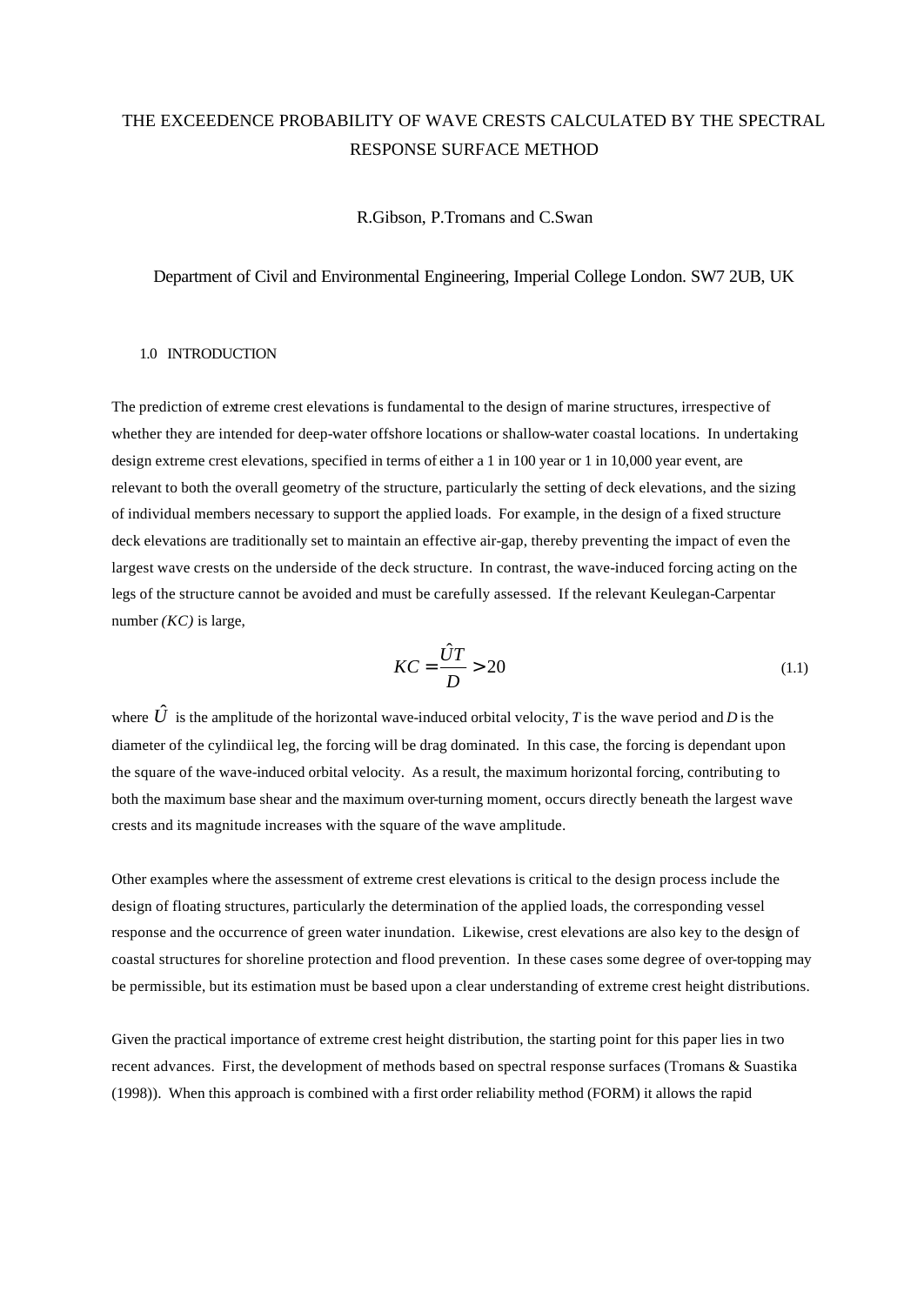determination of design criteria associated with the occurrence of extreme events. Secondly, the recent development of new wave models allowing an exact (or fully nonlinear) description of the evolution of large waves within realistic sea states that are broad-banded in terms of their frequency spectrum and directionally spread. The purpose of the present paper is to combine these approaches in an attempt to determine whether the distribution of extreme crest heights is significantly affected by the nonlinearity of the local wave field and to investigate the role played by directionality.

The paper commences in §2 with a brief description of the spectral response surface method, its application to the prediction of extreme crest heights and its relation to the NewWave model (Tromans et al (1991)). Section 3 outlines recent developments in the descriptions of extreme waves, explaining how recent models may be applied to provide fully nonlinear calculations of extreme transient waves that are broad-banded in both frequency and direction. Section 4 combines the methods outlined in §2 and §3 compares a number of results in which crest elevations with a given probability of exceedence are calculated using a linear, second-order and a fully nonlinear wave model. Although some aspects of these results are preliminary, new results are presented and discussed and the significance of nonlinearity in determining crest heights clearly identified. The paper concludes in §5 with a summary of the calculations made to date, an assessment of their practical significance and a discussion of additional work that is both on-going and planned.

### 2.0 SPECTRAL RESPONSE SURFACES AND CREST HEIGHT ESTIMATIONS

In broad terms the spectral response surface (SRS) method involves the application of conventional first order second moment reliability methods (FORM), Madsen et al. (1986) and Melchers (1987), to problems involving a spectral representation. The method has previously been applied to several important issues in ocean engineering including extreme loads on space frame structures (Tromans & Van Dam (1996)), the 'ringing' or dynamic response of offshore structures (Tromans & Suastika (1998)), the shape and history of extreme crest elevations (Tromans & Taylor (1998)) and, more recently, second-order estimates of crest statistics (Tromans & Vanderschuren (2002)).

In the latter case the method effectively involves random directional wave modelling in the probability domain. This has two distinct advantages. First, the SRS method enables a number of linear theories for the distribution of maxima and the structure of a process in the vicinity of these maxima (Lindgren (1970), Tromans et al. (1991) & Phillips et al. (1993)) to be generalised for problems involving nonlinearity. Secondly, it avoids the need for long time-domain simulations. This becomes particularly important with increasing nonlinearity. If a sea state is assumed linear, time-domain simulations are easily undertaken, but largely irrelevant given the theories noted above. If it is assumed to be weakly nonlinear, and modelled using second-order theory (Sharma & Dean (1981)), time-domain simulations are straightforward (Forristall, 1998) but computationally intensive.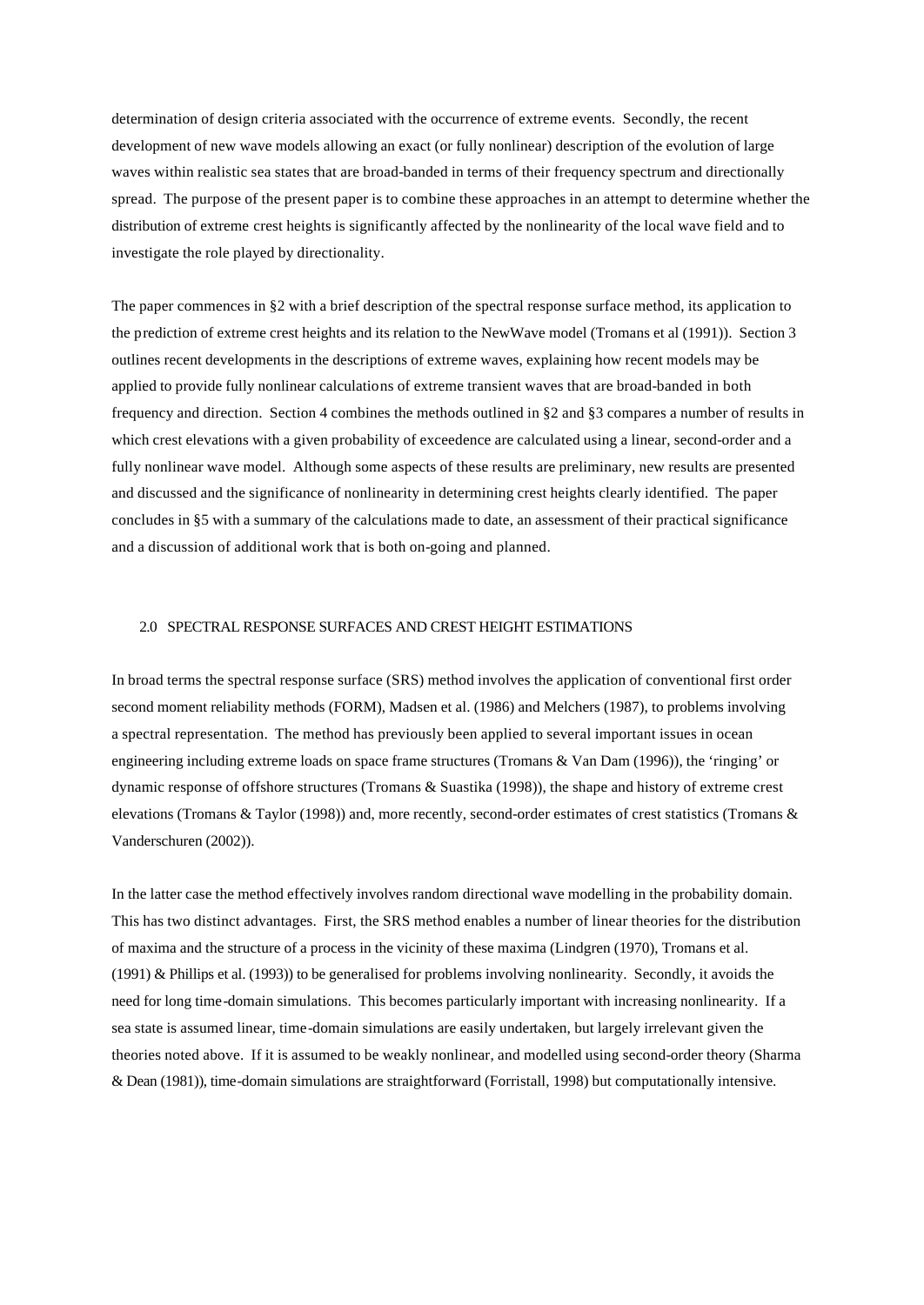With increased nonlinearity, including third and higher-order effects, long time-domain simulations are simply not possible. Since the purpose of the present paper is to investigate the influence of fully nonlinear wave calculations on crest statistics, the SRS method is an obvious choice.

Adopting a linear representation, the ocean surface elevation may be defined by the sum of a large number (N) of random, narrow-banded, frequency components, each of which is normally distributed. All of the components are assumed independent and uncorrelated. If  $a_j$  is the random amplitude of the j<sup>th</sup> component ( $1 \le j$ ) ≤ N)  $ω_j$  its frequency,  $\bf{k}_j$  the wave number vector  $(k_{xj}, k_{yj})$ ,  $\bf{q}_{j}$  the random phase angle and *t* the time, the water surface elevation may be written as:

$$
\mathbf{h}^{(1)}(t) = \sum_{j=1}^{N} \mathbf{h}_{j} = \sum_{j=1}^{N} a_{j} \cos (\mathbf{q}_{j} + \mathbf{k}_{j} \mathbf{x} - \mathbf{w}_{j} t)
$$
(2.1)

Where the superscript<sup>(1)</sup> indicates the first order or linear approximation and *x* defines the horizontal spatial location.

Following earlier work the frequency components can be transformed onto standardised (unit variance, zero mean) variables by dividing each by its standard deviation.

$$
x_j = \frac{\mathbf{h}_j}{\mathbf{s}_j} \quad and \quad \tilde{x}_j = \frac{\mathbf{h}_j}{\tilde{\mathbf{s}}_j} \tag{2.2}
$$

where the superscript  $\tilde{ }$  indicates a Hilbert transform. In the present context the Hilbert transform of a variable may be thought of as the value of the variable with its phase shifted by  $\pi/2$ . Consequently,  $\tilde{S}_j = S_j$ . Combining equations (2.1) and (2.2) it is easily shown that

$$
a_j = \left( \left( \mathbf{s}_{j} x_j \right)^2 + \left( \tilde{\mathbf{s}}_{j} \tilde{x}_j \right)^2 \right)^{\frac{1}{2}}
$$
\n(2.3)

and

$$
\boldsymbol{q}_j = \tan^{-1} \left( \frac{x_j}{\widetilde{x}_j} \right) \tag{2.4}
$$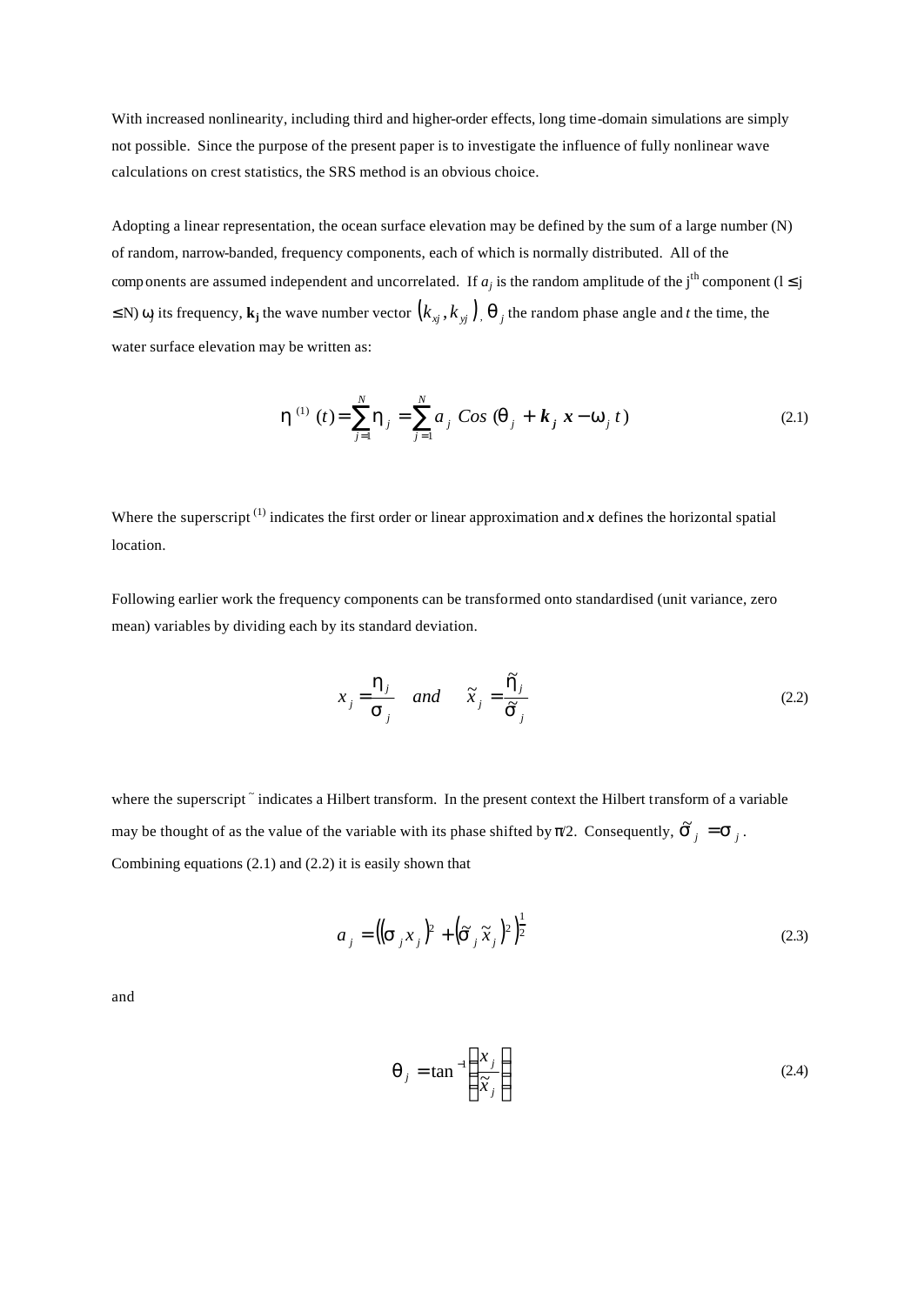Accordingly, it is clear that if a FORM is applied to provide a solution in terms of the standardised variables  $(x_j, \tilde{x}_j)$  the component amplitudes and their phasing can be defined. It therefore follows that the local water surface profile and the crest elevation are also defined. Recalling that the joint density function of the standardised variables  $(x_j, \tilde x_j)$ is a unit variance normal and that the variables are uncorrelated, the surfaces of constant probability density are concentric spheres in the space of the standarised variables. The probability density is highest at the origin and falls monotonically as a function of distance from the origin.

In a typical FORM analysis one might identify a surface of constant response (in our case a given crest elevation) and would then seek to identify the point on the surface that lies closest to the origin. This is denoted as the design point  $(x_j^*, \tilde{x}_j^*)$  and its distance from the origin gives the probability that the specified response will occur. In the present case we adopt a different approach in which we search along a given hyper-sphere of constant probability in order to find the maximum response for a given probability of exceedence. Although different, the design point is located using established procedures based on Lagrange's method of undetermined multipliers (Melchers, 1987).

In earlier related work Tromans & Vanderschuren (2002) have adopted exactly this approach and have demonstrated that the SRS method is in very good agreement with statistical distributions based on a timedomain analysis for exceedence probabilities from 0.5 down to  $5x10^{-3}$ . For values less than  $5x10^{-3}$  small differences arise but they may be accounted for in terms of the scarcity of data relating to the description of extreme crests in the time-domain simulation. They also implemented the second-order description of the water surface elevation due to Sharma & Dean (1981) and showed that when this is optimised using the SRS method the resulting crest elevations are in very good agreement with the simple process of applying a second-order correction to the linear NewWave (Tromans et al (1991)).

#### 3.0 RECENT ADVANCES IN WAVE MODELLING

It is well established that large ocean waves do not arise as part of a regular wave train, but occur as isolated and transient events within a random or irregular sea, which is broad-banded both in its frequency and its directional distribution. In order to describe the evolution of such waves it has been shown that an appropriate wave model must be unsteady (or capable of incorporating the underlying frequency distribution), fully nonlinear (since we are primarily concerned with the largest waves), and able to incorporate the directional spread. Until very recently (Bateman, Swan & Taylor (2001)) it has not been possible to incorporate these three key requirements. Indeed, in terms of engineering design most of the commonly applied wave models either incorporate the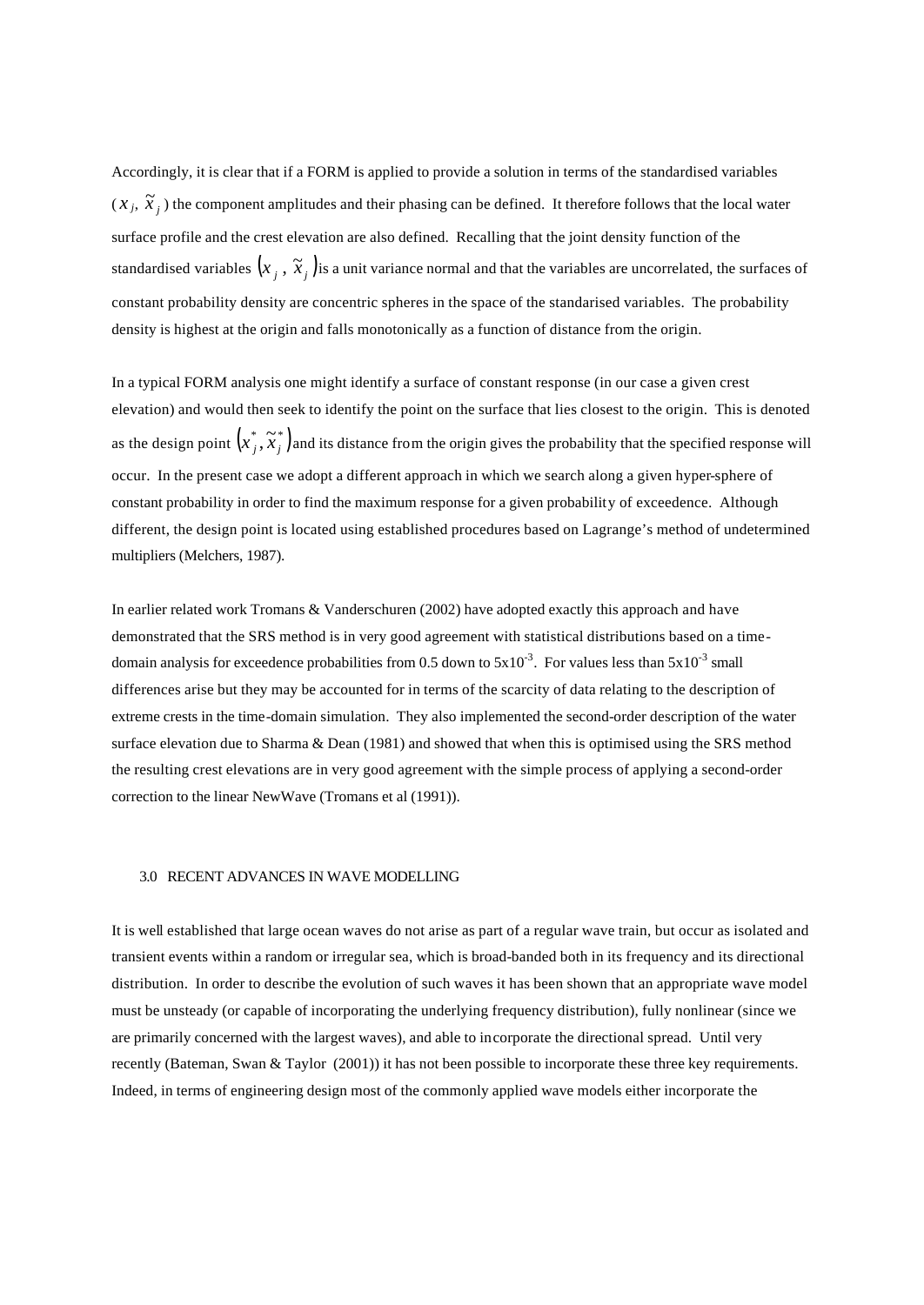nonlinearity (eg fifth-order Stokes model (Fenton, 1985)) or the unsteadiness (eg linear random wave theory) and do little in regard of the directionally.

The motivation behind the development of this new class of wave model serves as an excellent of the interplay between laboratory observations, field data and numerical calculations. The initial interest in the nonlinearity of these waves and, in particular, its relationship to directionality, arose as a result of comparisons between an analysis of field observations reported by Jonathan & Taylor (1996) and laboratory observations reported by Baldock, Swan & Taylor (1996). In this latter study data defining the water surface elevation corresponding to a number of uni-directional wave groups were reported and comparisons with linear theory suggest that the waves may become very nonlinear, with maximum crest elevations as much as 40% larger than linear theory and 30% larger than second-order theory. In contrast, the field observations suggest that for the waves observed the crest elevations were reasonably well predicted by second-order theory, indicating only weak nonlinearity.

An obvious explanation for this difference lies in the directionality of real ocean waves. Accordingly, Johannessen & Swan (2001) undertook a second and very detailed laboratory study in which focussed waves were generated with varying directional spread ranging from uni-directional cases (confirming the earlier findings of Baldock, Swan & Taylor (1996)) to very short-crested waves involving a large directional spread (s=7, where s is the Mitsuyasu spreading parameter). In this and much of the subsequent discussion the notion of a 'focussed' wave merely defines one in which the phasing of the freely propagating wave components and/or their direction of propagation is pre-determined so as to achieve the summation of wave crests at one point in space and time. This represents the most effective method of achieving a large isolated wave crest within a broad-banded sea state and is believed to be representative of the evolution of large waves in the field. Indeed, this concept of focusing lies at the heart of the (linear) NewWave Model that has been successfully compared to a number of field observations (Razario et al (1990)).

The data presented by Johannessen & Swan (2001) confirm that the directionality is very significant in relation to the overall nonlinearity of the largest waves and offers a possible explanation for the difference between unidirectional laboratory data and field observations. Indeed, the influence of directionality was so significant that the results cast considerable doubt on the desirability of undertaking model studies using uni-directional waves.

To further examine the influence of directionality Johannessen & Swan (2002) sought to investigate the laboratory data further. To achieve this they required both temporal and spatial descriptions of the water surface elevation,  $h(t)$  and  $h(x, y)$  respectively, where  $(x, y)$  define a horizontal plane located at the still water level and *t* the time. Although the former description can be provided by laboratory observations, the latter cannot or, at least, not with sufficient resolution. Accordingly, Johannessen & Swan (2002) adopted a three-dimensional extension of an exact uni-directional wave model proposed by Fenton & Rienecker (1982). This model is based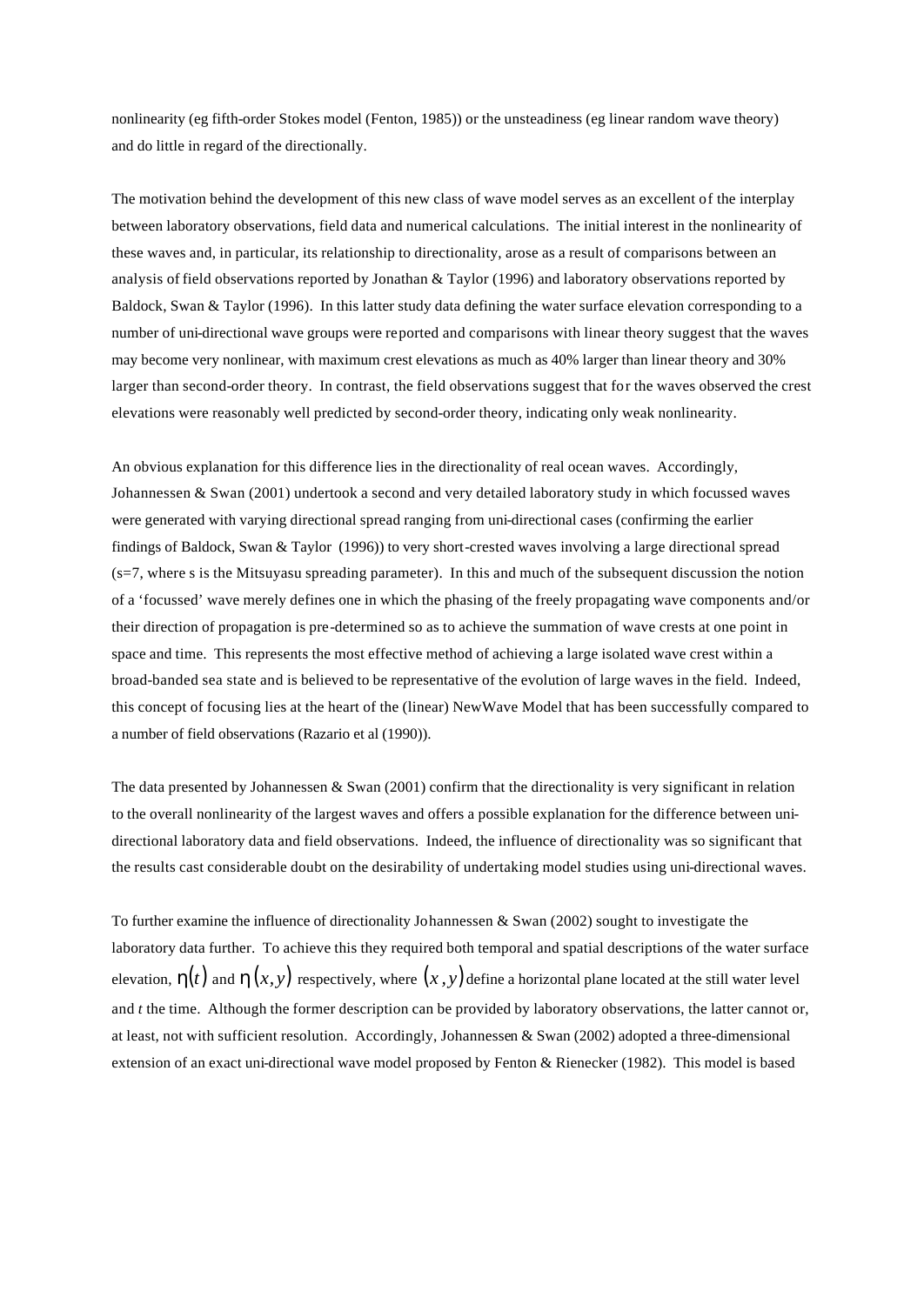upon an approach first proposed by Longuet-Higgins & Cokelet (1976). If the wave motion is assumed irrotational, the nonlinear free surface boundary conditions can be expressed as:

$$
\boldsymbol{h}_t = \boldsymbol{f}_z - \boldsymbol{h}_x \boldsymbol{f}_x - \boldsymbol{h}_y \boldsymbol{f}_y \tag{3.1}
$$

$$
\mathbf{f}_t = -g\mathbf{h} - \frac{1}{2} |\nabla \mathbf{f}|^2 \tag{3.2}
$$

Where *z* is measured from the still water level upwards, *g* is the gravitational acceleration and  $f$  is the velocity potential defined so that the velocity components in the  $(x, y, z)$  directions are given by  $(u, v, w)$  $=\nabla \bm{f} = (\partial_x, \partial_y, \partial_z) \bm{f}$ . These conditions respectively define the kinematic and dynamic free surface boundary conditions, which require the fluid at the free surface to remain there and the pressure on the water surface to be constant. Using these equations (or their uni-directional equivalent) Longuet-Higgins and Cokelet noted that if one had a spatial description of the wave field at some initial time  $t = t_0$  ,  $\mathbf{h}(x, y, t_0)$  and

 $f(x, y, z = h_0, t_0)$ , equations (3.1) & (3.2) can be used to time-march the wavefield to all subsequent times.

Expanding the method of Fenton and Rienecker (1982), Johannessen & Swan (2002) achieved extremely good description of the evolution of the laboratory-scale wave field. Unfortunately, the computational efficiency of this method in such that it cannot be readily applied to problems involving the very large range of length-scales appropriate to realistic ocean spectra. This problem has now been overcome by Bateman, Swan & Taylor (2001 & 2002). In this series of papers they adopted the highly efficient computational procedure proposed by Craig & Sulum (1993) and again extended the method to apply to directionally spread waves. The overriding advantage of this technique is that by applying a Taylor series expansion of the Dirichlet-Neumann operator the solution can be formulated in terms of the surface parameters alone. This dimensional reduction yields considerable computational savings, not least because it avoids the need for the large matrix inversion on which both the Fenton & Rienecker (1982) and the Johannessen & Swan (2002) models rely. As a result, the model proposed by Bateman, Swan & Taylor (2001), and its subsequent extension to include the calculation of the water particle kinematics (Bateman, Swan & Taylor 2002), allow the evolution of realistic broad-banded spectra (in both frequency and direction) to be calculated with high accuracy.

This wave model represents the state-of-the-art in terms of wave predictions and lies at the heart of the present study. To apply the model one simply needs to identify the underlying frequency and directional spectra and to choose an initial time,  $t = t_0$ , at which the wave field is fully dispersed. With no large waves present within the computational domain, a linear solution can be used to specify the initial conditions,  $h(x, y, t_0)$  and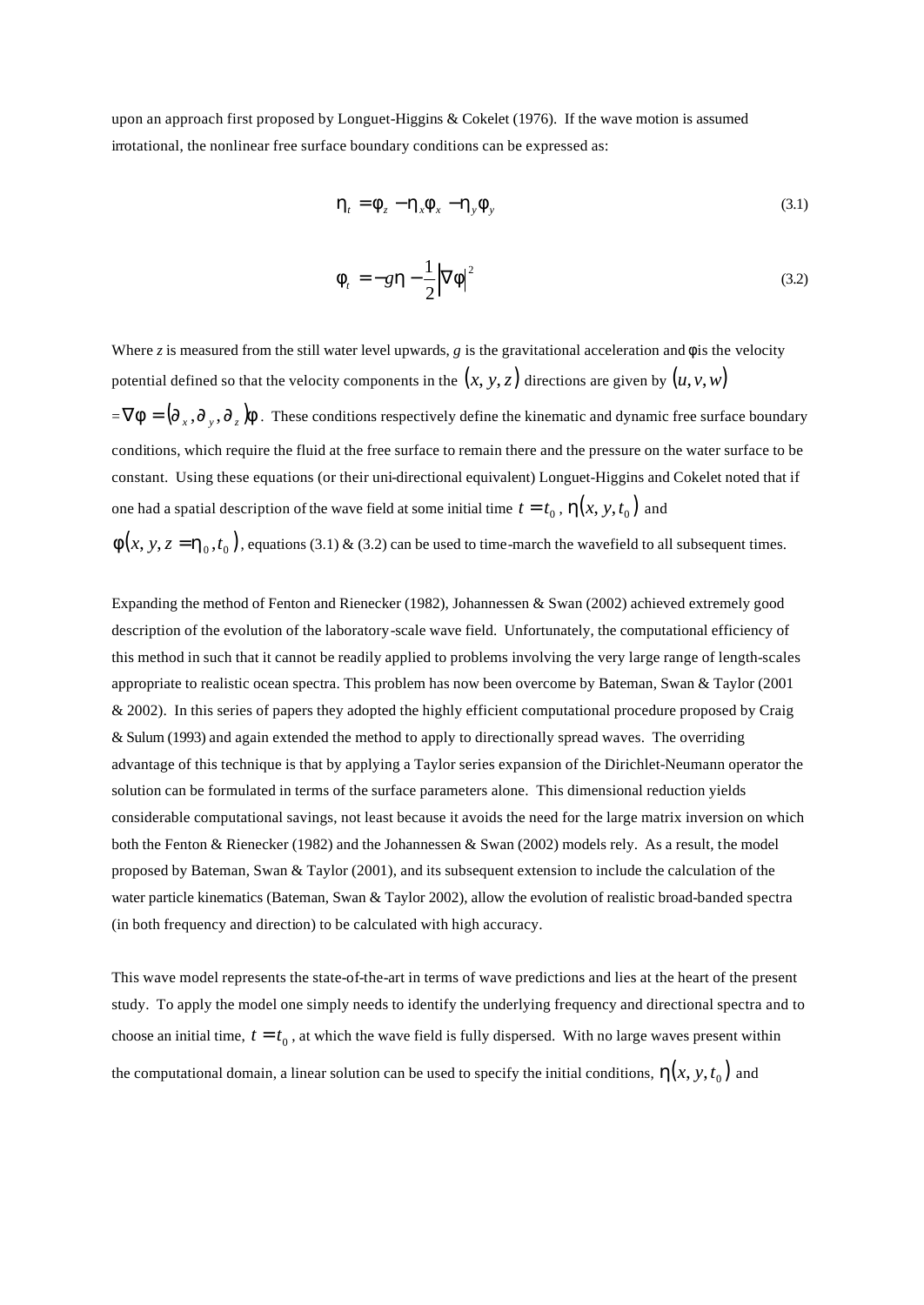$f(x, y, z = h, t_0)$ , and the solution time-marched to provide a fully-nonlinear description of an extreme wave event that is, to all intents and purposes, exact.

#### 4.0 DISCUSSION OF RESULTS

The results presented in this section correspond to a JONSWAP spectrum in deep water with a peak period of  $T_p = 12.8$ s, a significant wave height of H<sub>s</sub> = 12.0m and a peak enhancement factor of  $g = 2.3$ . Initial calculations for this and several other cases confirm that if the water surface elevation is described by a linear model the exceedence probabilities of crest elevations calculated using the SRS method exactly reproduce the values given by the Rayleigh distribution. Likewise, the water surface elevations, ?(t), corresponding to these extremes are identical to the corresponding NewWave profiles (Tromans et al (1991)).

Having reproduced the established linear behaviour, a second set of calculations sort to identify the difference between:

- (a) Applying the SRS method to a second-order description of the water surface elevation based on the analytical solution proposed by Sharma and Dean (1981). This provides a linear input spectrum that has been optimised to take account of the second-order frequency-sum and frequency-difference terms.
- (b) Applying the SRS method to a linear description of the water surface elevation and having identified the crest elevation (and the corresponding wave profile) for a given exceedence probability, applying a second-order correction again using the solution due to Sharma and Dean (1981). The principle difference being that in this case the linear input spectrum has been optimised on the assumption that the sea surface is linear.

The results of this process are given on Figures 1a and 1b which respectively contrast the water surface elevation, ?(t), and the underlying frequency spectrum, a(?). The difference between the results is small and appears to be consistent with the earlier findings of Tromans & Vanderschuren (2002).

Having established the success of the approximate method outlined in (b) above, a similar approach is adopted in respect of the fully nonlinear numerical calculations. Although this approach cannot, as yet, be fully justified the results do, at least, give some guidance as to the significance of the fully nonlinear interactions. At this point it is perhaps relevant to note that work is presently on-going to determine a linear input spectrum which has been optimised to take account of the full nonlinearity. Unfortunately, this task is extremely time consuming since it involves repeated runs of the fully nonlinear model at each stage of the optimisation process. However, at this stage our preliminary results suggest that there is little difference in the extreme values produced, particularly as the directionality increases,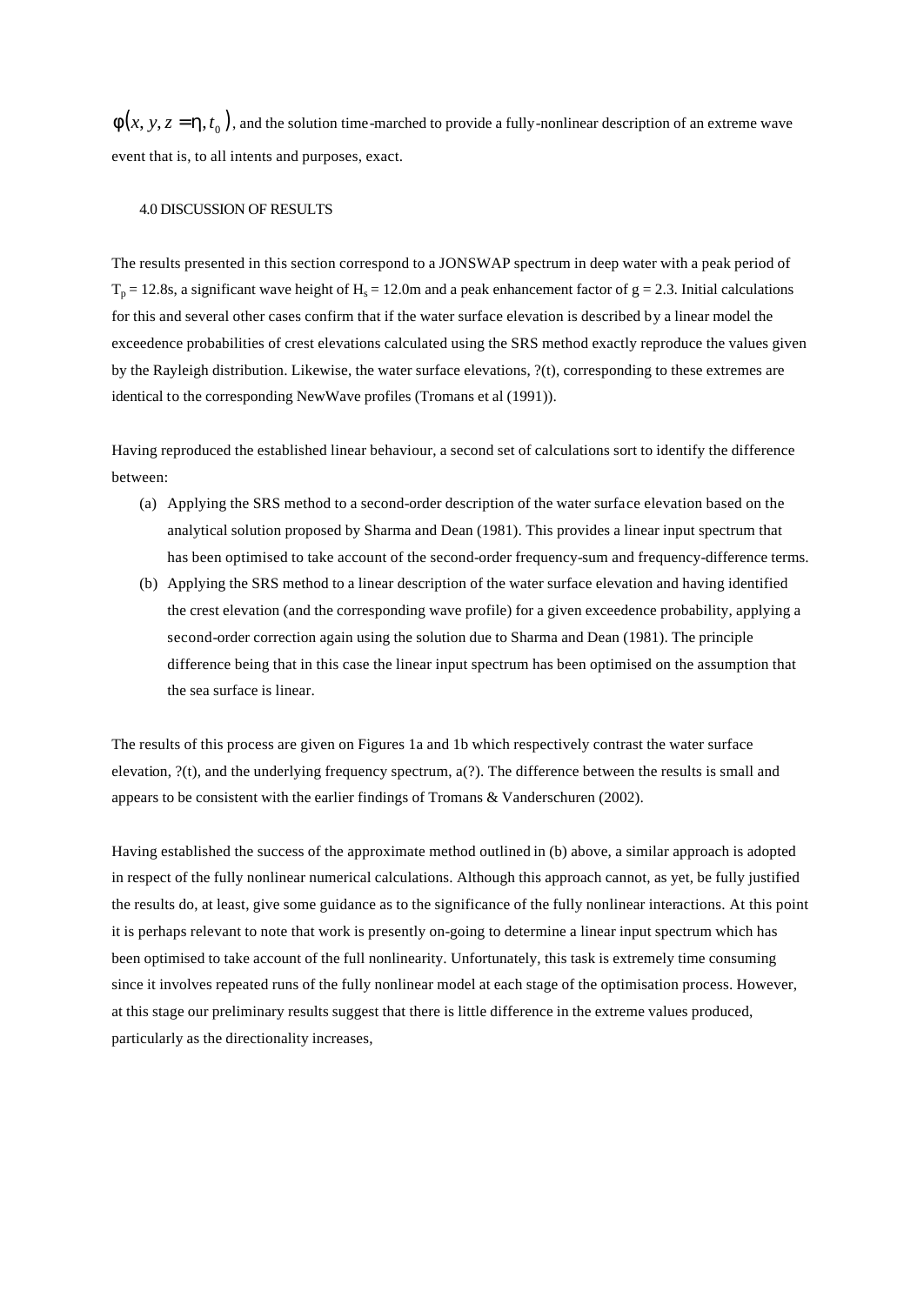

Figure 2 presents the results arising from the linearly optimised solution (method (b) above) and contrasts the crest elevation for a given probability of exceedence for a linear, a second-order and a fully nonlinear simulation. These results relate to a uni-directional wave field and suggest that in the case of the largest waves the contribution from the third and higher-order terms may be at least as large as those arising at second order.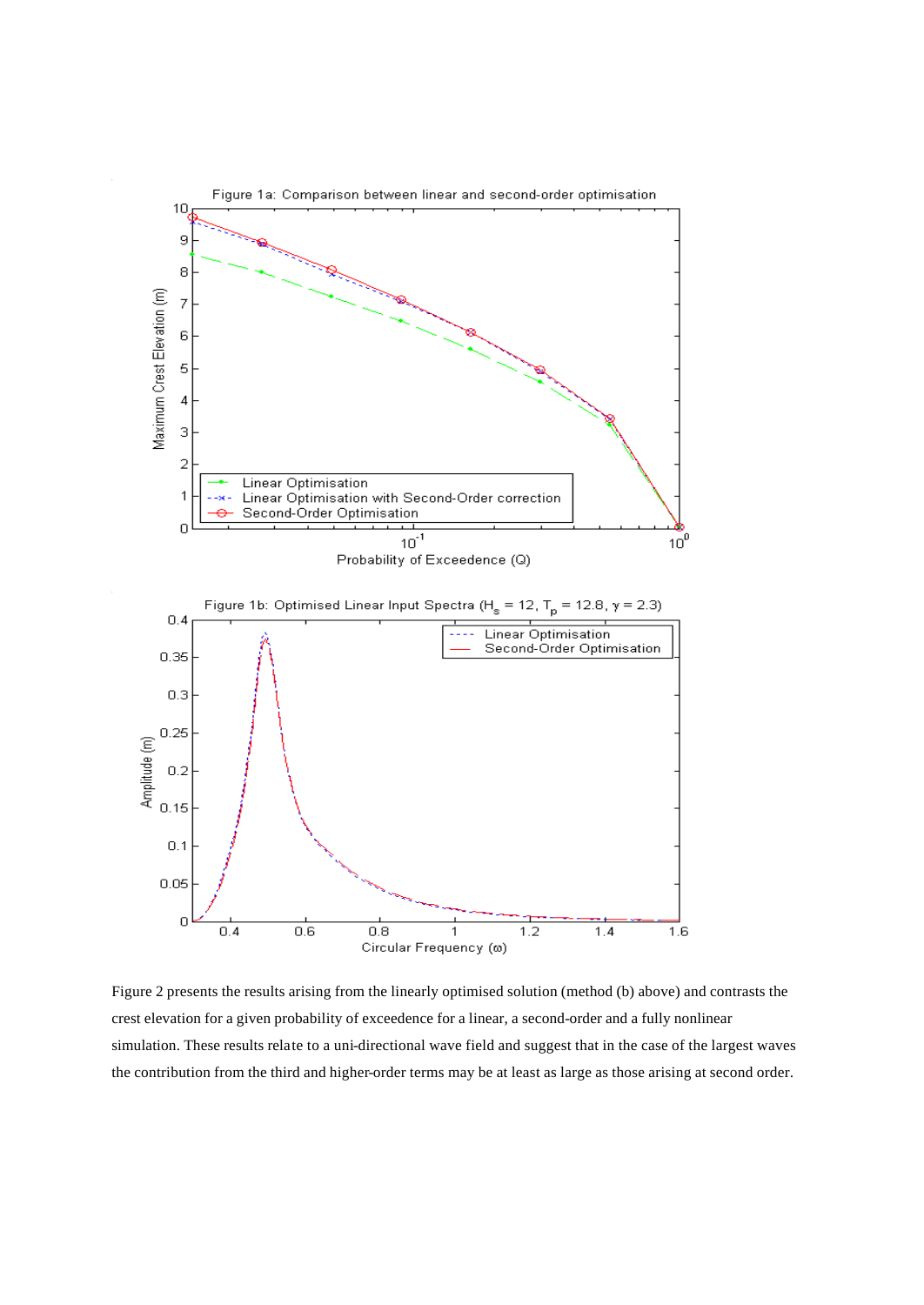Confirmation of this is given in Figure 3, which contrasts the wave profiles corresponding to the second-order model and those from the fully nonlinear calculations.



The wave profiles corresponding to three of the fully nonlinear cases are presented on Figure 4a. In the largest wave cases it is clear that the crest-trough asymmetry becomes very marked. This is consistent with the earlier experimental observations reported by Baldock, Swan and Taylor (1996) and is in part explained by the changes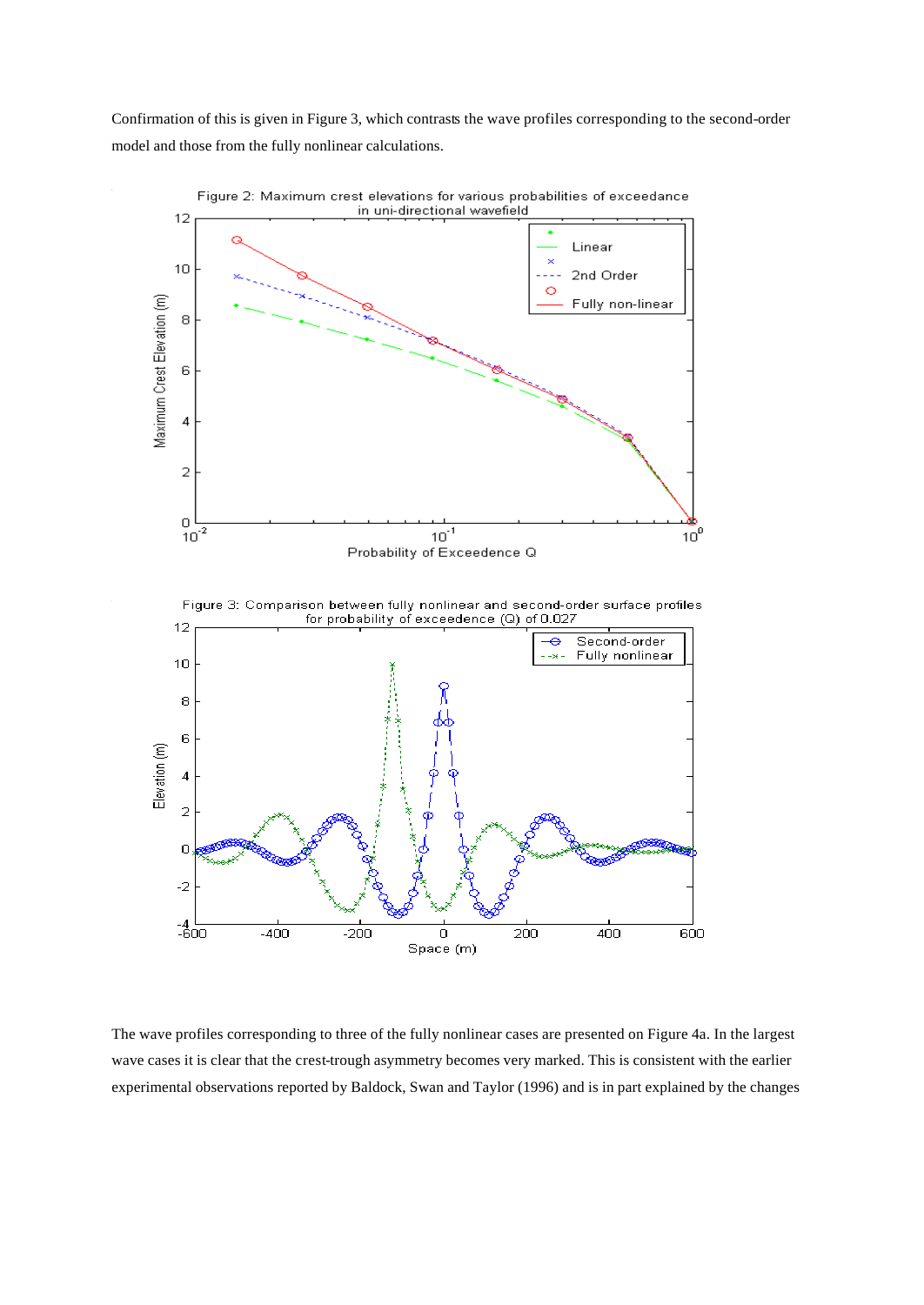in the wave spectra noted on Figure 4b. As the wave height increases there is a marked transfer of energy to the higher frequency components, allowing larger crest elevations to evolve.



Figure 4a: Surface profiles of three waves with varying probability of exceedence (Q)

Figure 4b: Comparison between Fourier transforms in space of fully nonlinear surface profiles at time of greatest crest elevation.



We have previously noted in section 3 that laboratory data reported by Johannessen & Swan (2001 & 2002) confirm that these energy transfers are strongly dependent on the underlying directionality. This is further confirmed by the calculations presented on Figure 5. These again describe crest elevations vs exceedence probabilities for the JONSWAP spectrum noted previously, but in this case involve directionally spread waves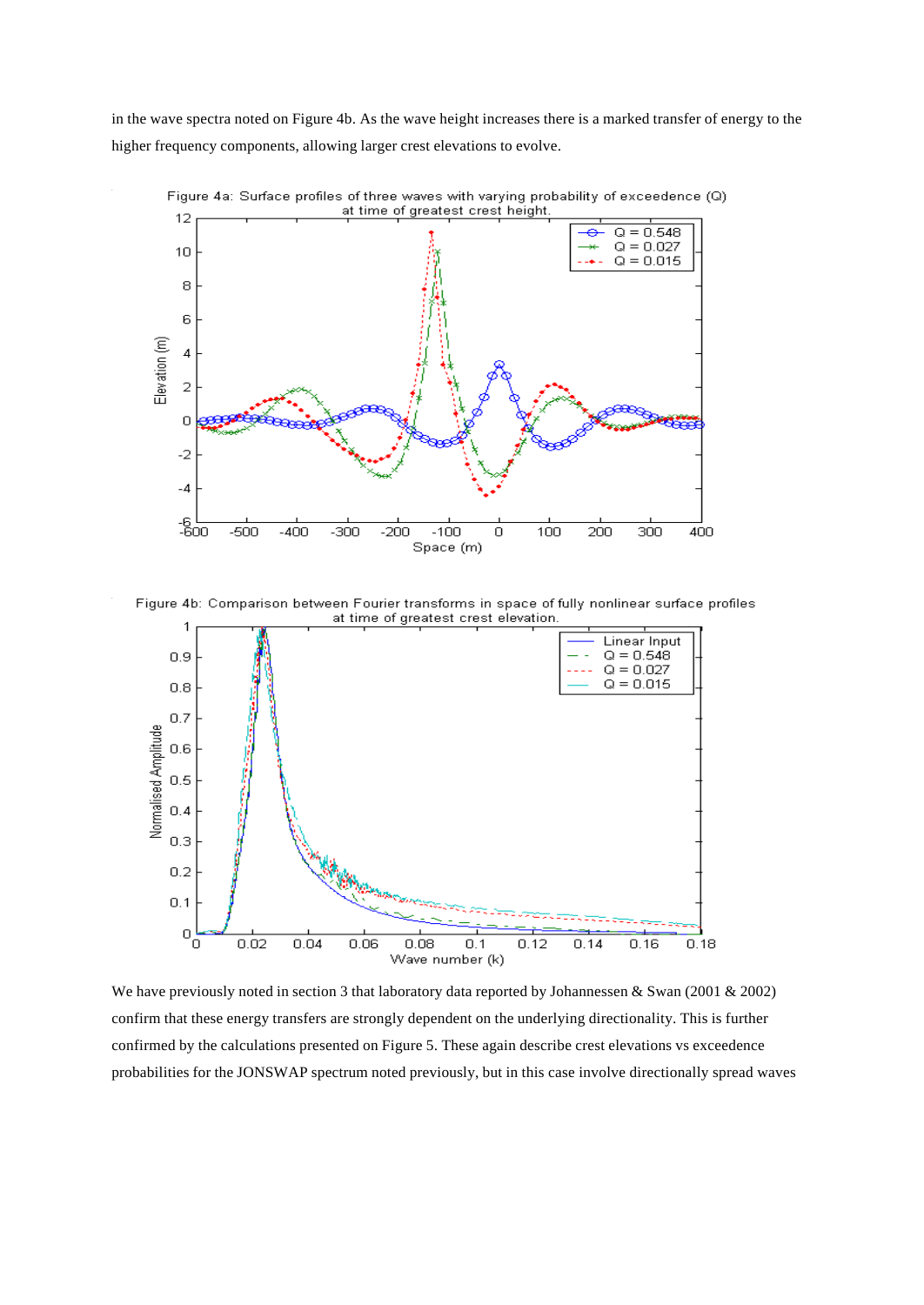with a wrapped normal standard deviation of 30º. This shows a marked reduction in nonlinearity with directional spread.



#### 5.0 CLOSING REMARKS

The extent to which the present results are representative of wide-ranging wave conditions remains unclear. It is also important to acknowledge that there remains considerable work to be done in respect of basing the optimisation on the fully nonlinear description of the water surface elevation. Nevertheless, the results are interesting in that they confirm the importance of directionality and suggest that provided a sea state has a significant directional spread, crest elevation statistics based on the second-order theory of Sharma & Dean (1981) may well provide a very realistic representation. However, they also suggest that if the directionality reduces very different conclusions may be drawn. Indeed the results that one possible explanation for the occurrence of unexpectedly large waves (commonly referred to as 'freak' or 'rogue' waves) may be the extreme nonlinear interactions that can arise as the directionality of the wave field reduces.